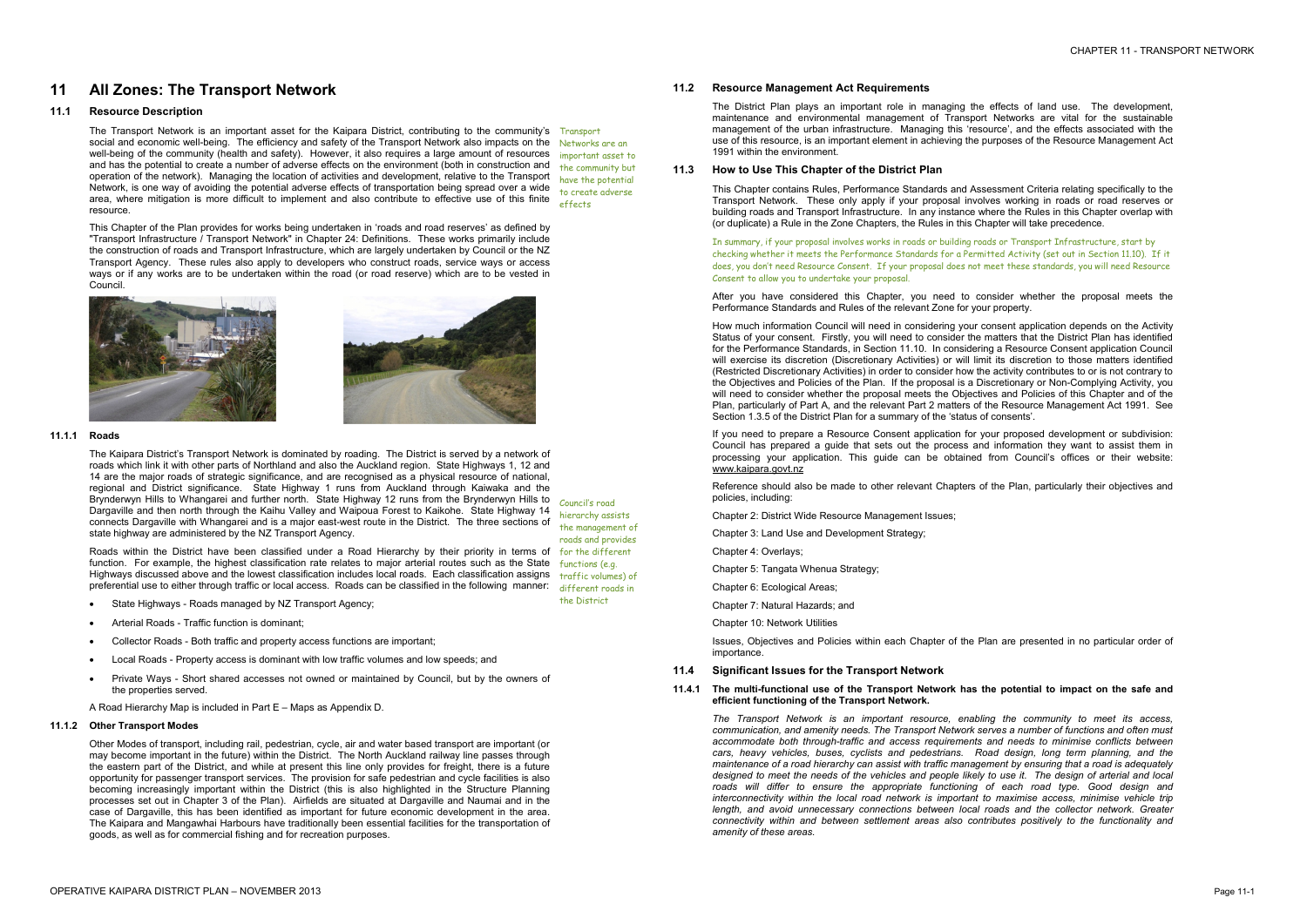# **11.4.2 The Transport Network has the potential to generate adverse effects on the environment, particularly amenity of settlements and residential areas.**

*The Transport Network is an important asset for the Kaipara District, contributing to the community's social and economic well-being. The efficiency and safety of the Transport Network also impacts on the*  well-being of the community (health and safety). However, it also has the potential to create a number of *adverse effects on the environment (both in construction and operation of the network). Managing the location of activities and development, relative to the Transport Network, is one way of avoiding the potential adverse effects of transportation being spread over a wide area.* 

The efficient and safe operation of the Transport Network in the Kaipara District has the potential to be *adversely affected by adjacent land use activities, including subdivision of the land. Changes in land use (for example intensification of an activity or a Zone change), can result in additional access to the Transport Network. This has the potential to adversely impact intersections. Land use changes can result in activities which generate high volumes of traffic or increases in heavy traffic, which are not compatible with the existing Transport Network.* 

# **11.4.3 The operation of the Transport Network has the potential to be adversely affected by the connection between the network and adjoining land, as well as through the adverse effects of land use activities and subdivision.**

11.6.1 By managing the design and construction of the Transport Network to avoid, remedy or mitigate Objective 11.5.1 **effects on the environment.** 

# **11.5 Transport Network Objectives**

**11.5.1 To maintain a safe and efficient Transport Network that enables the District to communicate,**  Issue 11.4.1 **connect and do business with minimal conflicts between the environment, adjoining land uses, traffic and people.**  Issue 11.4.2 Issue 11.4.3

# 11.6.3 By providing for the effective integration of land use and transport planning decisions to achieve Objective 2.4.9 **a sustainable land transport system**

# **11.6 Transport Network Policies**

*The Kaipara District Council has developed Kaipara District Council Engineering Standards 2011 which reflect the current best practice traffic engineering standards. This set of Standards is used as the basis for the design and construction of traffic features within the District. The District Plan incorporates these Engineering Standards into the Performance Standards of Part B (the Zone Chapters). In addition, the Performance Standards provide guidance on matters that Council will exercise control over or consider as assessment criteria to Resource Consent applications.* 

Integrating land use and transport can provide an opportunity to enhance the Transport Network (locating Objective 3.4.5 *high traffic generating activities closer to transport routes / nodes / commercial areas) and providing a more effective and efficient Transport Network (interconnected with greater opportunities for walking and cycling).*  Objective 3.4.8

#### **11.6.2 By managing land use, vehicle access and traffic management controls, road maintenance and**  Objective 11.5.1 **improvement programmes based on the purpose of the road***.*

The following Rules should also be read in conjunction with the Kaipara District Council Engineering Council En Standards 2011. It is also noted that approval for any proposal relevant legislation procedures or consent processes.

*There is a strong interdependence between land use and the Transport Network that supports land use*  activities. As a result the Transport Network needs to be protected so that new land use activities do not *adversely affect the safe and efficient operation of the Transport Network (e.g. by increasing traffic intensity beyond the capacity of a road). In addition, the effects of roading infrastructure need to be*  managed to avoid, remedy or mitigate its adverse effects on adjoining land use activities (e.g. noise and *dust generation from road use). A Road Hierarchy Map is included in Part E – Maps as Appendix D which*  classifies types of roads within the District according to their function. The highest class relates to State *Highways while the lowest includes local roads. Land use activities are managed in accordance with the road function to which they relate.* 

- a) The design, construction and maintenance of roads performance standards of Part B or the Kaipara District Council and
- b) Any activity complying with the Performance Standards s
- **11.9.2 Controlled Activities**

There are no Controlled Activities in this Chapter of the Distric

**Note 1:** If Road Formation is undertaken as part of a subdiv the relevant Zone Chapter in Part B will also apply.

**Note 1:** If Road Formation is undertaken as part of a subdiv the relevant Zone Chapter in Part B will also apply.

**Note 1:** If Road Formation is undertaken as part of a subdiv the relevant Zone Chapter in Part B will also apply.

*Land use and subdivision provisions in the Zone Chapters provide an opportunity for the integration of*  land and transport through consideration of the effects of land use on the existing Transport Network and *Reverse Sensitivity, as part of decisions on individual developments and subdivisions. At a more strategic level, the identification of Growth Areas and the development of Structure Plans provide the opportunity to consider the relationship between residential and business expansion and the existing and future Transport Network, prior to location decisions and asset management planning occurring.* 

**11.7 Methods** 

- **11.7.1 District Plan Methods**
- **11.7.1.1 Administer Rules within this Chapter controlling activities which may adversely affect the safety and efficiency of the Kaipara District Transport Network.**
- 11.7.1.2 Consult with the NZ Transport Agency as an affected po safety, operation and function of the State Highway netwo
- **11.7.1.3 Base policies and rules in relation to subdivision, land use and development activities in the District Plan on road classification.**
- **11.7.2 Other Methods**
- **11.7.2.1 Classify roads as strategic, arterial, collector or local according to their principal function in accordance with the Kaipara District Council Engineering**
- **11.7.2.2 Design and construct new public and private roads and intersections to meet the minimum standards of the Kaipara District Council Engineering Standards 2011.**
- **11.8 Outcomes**
- 11.8.1 The efficient and orderly provision and maintenance of a **communities, both urban and rural, and its business activities.**
- **11.8.2 The Transport Network is protected from adverse effects of adjacent land use and development.** Issue 11.4.3
- **11.9 Transport Network Rules**

| es which may adversely affect the safety                                                       |                     |  |  |  |  |
|------------------------------------------------------------------------------------------------|---------------------|--|--|--|--|
| erson for any works that may affect the<br>ɔrk.                                                |                     |  |  |  |  |
| I use and development activities in the                                                        |                     |  |  |  |  |
|                                                                                                |                     |  |  |  |  |
| according to their principal function in<br>Standards 2011.                                    |                     |  |  |  |  |
| ind intersections to meet the minimum<br>ndards 2011.                                          |                     |  |  |  |  |
| safe road network to serve the District's                                                      | <b>Issue 11.4.1</b> |  |  |  |  |
| vities.                                                                                        | <b>Issue 11.4.2</b> |  |  |  |  |
| of adjacent land use and development.                                                          | <b>Issue 11.4.3</b> |  |  |  |  |
| th the Kaipara District Council Engineering<br>al relevant to this Chapter is subject to other |                     |  |  |  |  |
| apter of the District Plan.                                                                    |                     |  |  |  |  |
| within Kaipara District complying with the<br>Council Engineering Standards 2011; and          |                     |  |  |  |  |
| et out in Rule 11.10 of this Chapter.                                                          |                     |  |  |  |  |
| :t Plan.                                                                                       |                     |  |  |  |  |
| vision or development. The requirements of                                                     |                     |  |  |  |  |
| s Chapter of the District Plan:                                                                |                     |  |  |  |  |
| rict that do not comply with Rule 11.9.1(a).                                                   |                     |  |  |  |  |
| vision or development. The requirements of                                                     |                     |  |  |  |  |
| trict Plan.                                                                                    |                     |  |  |  |  |
| vision or development. The requirements of                                                     |                     |  |  |  |  |
|                                                                                                |                     |  |  |  |  |

# **11.9.1 Permitted Activities**

The following activities shall be Permitted Activities in this Cha

# **11.9.3 Restricted Discretionary Activities**

The following shall be Restricted Discretionary Activities in this

a) The design and construction of roads within Kaipara District that do not construct in our contract and Distr

# **11.9.4 Discretionary Activities**

There are no Discretionary Activities in this Chapter of the District Plan.

# **11.9.5 Non-Complying Activities**

There are no Non-Complying Activities in this Chapter of the District Plan. **Note 1:** If Road Formation is undertaken as part of a subdivision or development. The requirements of

the relevant Zone Chapter in Part B will also apply.